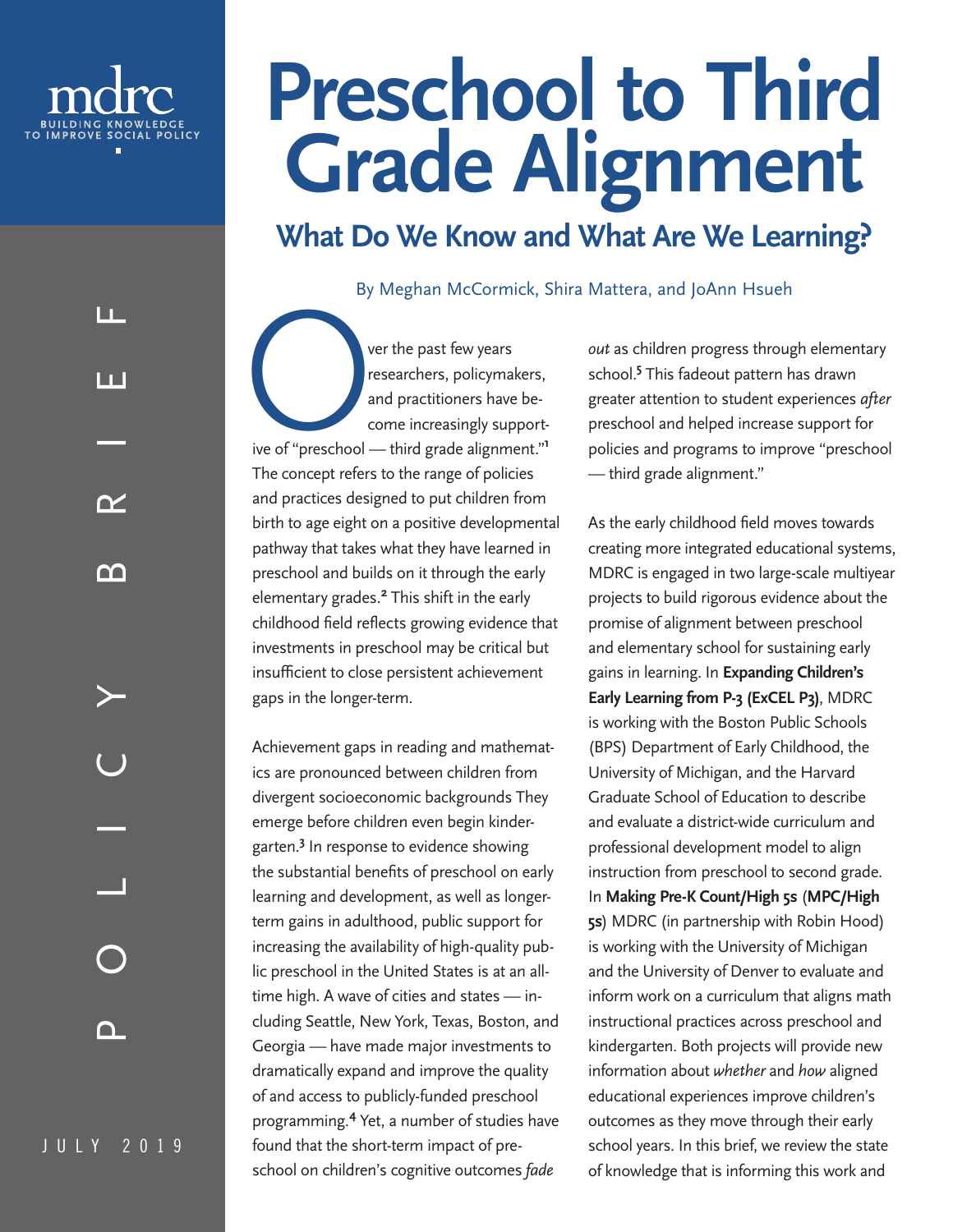<span id="page-1-0"></span>highlight how our current research will add new insight to this critical aspect of early education policy and programming.

#### WHAT IS **I N S T R U C T I O N A L A L I G N M E N T A N D W H Y IS IT IMPORTANT?**

The K-12 education field has long considered the importance of instructional alignment.**[6](#page-6-0)** Alignment has typically been conceptualized as encompassing standards, curricula, and assessments that build on one another over time.**[7](#page-6-0)** Yet, it is only in the past decade that preschool has been integrated into the formal educational pipeline. Few administrators or researchers to date have examined how children's experiences before and after their transition to kindergarten are aligned, or not. MDRC is working with partners to fill this knowledge gap by examining efforts to support vertical alignment, or the extent to which instructional content appropriately builds in complexity from preschool to third grade. Box 1 highlights aspects of vertical alignment that MDRC is exploring in the **ExCEL P3** and **MPC/High 5s** studies.

Although aligning instruction across years makes intuitive sense, current research sug-

gests that it is relatively rare for young children to be taught in this way as they move from preschool to early elementary school.**[8](#page-6-0)** Teachers in the elementary grades report spending substantial instructional time on skills most children have already mastered before kindergarten.**[9](#page-6-0)** In addition, instructional learning formats are inconsistent across the early grades. Preschool students spend the majority of their time engaged in centers and small groups, which promote child-directed and differentiated, or individualized, learning.**[10](#page-6-0)** Children then transition to kindergarten where they spend the bulk of their time in whole group instruction and individual seatwork.**[11](#page-6-0)** In the **MPC/High 5s**  study, the research team observed that 83 percent of math instructional time in kindergarten was spent in whole group settings compared to 26 percent of time in preschool classrooms.**[12](#page-6-0)**

MDRC has been able to systematically study alignment because of partnerships with school districts that are directly addressing these challenges — Boston for **ExCEL P3** and New York City for **MPC/High 5s**. These partnerships have informed MDRC's understanding of the significant challenges that districts must address as they continue to integrate traditional early childhood education into their formal educa-

### BOX 1. FEATURES OF VERTICAL ALIGNMENT

This brief defines instructional experiences as vertically aligned when instruction focuses on the following elements:

- 1. Foundational early math and literacy skills in preschool (e.g., letter recognition, cardinality as well as more complex skills such as vocabulary, comprehending texts, and geometry);
- 2. Sequentially more challenging tasks and concepts across elementary school.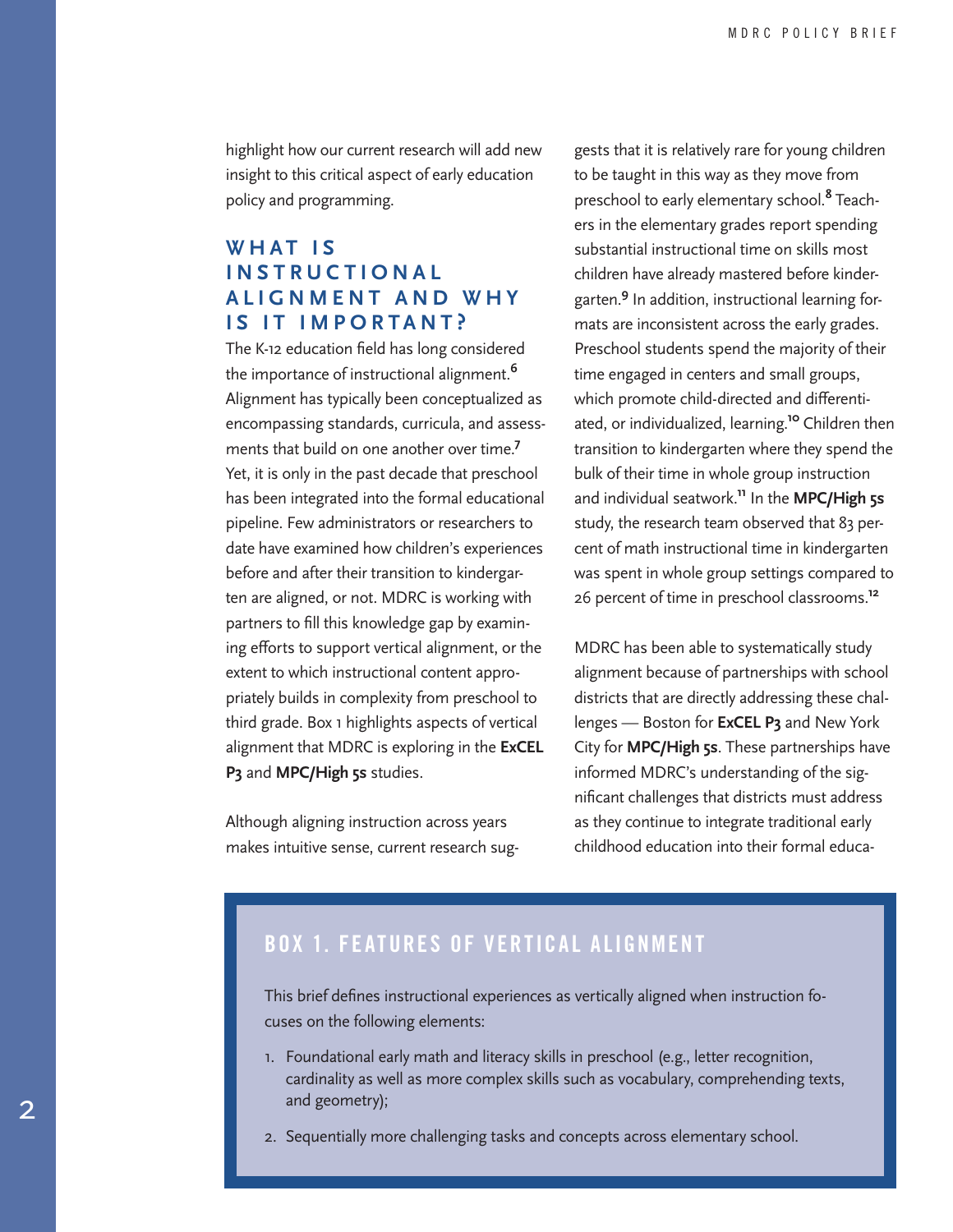<span id="page-2-0"></span>tional system. The discussion below examines the lessons learned from instructional alignment efforts that have either been developed by districts themselves or co-constructed and put into practice by schools, curriculum developers, and researchers.

#### **TWO APPROACHES T O P R O M O T I N G I N S T R U C T I O N A L ALIGNMENT F R O M P R E S C H O O L – THIRD GRADE**

MDRC's first set of insights about alignment stems from a large-scale evaluation of the evidence-based preschool math curriculum Building Blocks in New York City, a project called **Making Pre-K Count (MPC)**. MPC is the result of a partnership between [Robin Hood](https://www.robinhood.org/), one of the country's leading antipoverty organizations based in New York City, and MDRC.**[13](#page-6-0)** Addition-

al funding was provided by the Heising-Simons Foundation, the Overdeck Family Foundation, and the Richard W. Goldman Family Foundation. The study was designed to understand whether an increase in children's math and executive function skills in early childhood through an enhanced preschool math curriculum and professional development training for educators — could continue to affect the academic achievement of young children as they moved through elementary school. Concerned about growing evidence that preschool impacts in other domains tended to fade, MDRC partnered with the University of Michigan and the University of Denver to develop aligned kindergarten math activities, called **High 5s,** to continue to expose children in kindergarten to the high-quality instructional practices and rich content they received in preschool. Box 2 summarizes the core components of the **High 5s** program and how it is aligned with **MPC**.

#### BOX 2. HOW ARE MPC AND HIGH 5S ALIGNED ACROSS PRESCHOOL AND KINDERGARTEN?

The Making Pre-K Count program and the High 5s program were aligned across the following components:

- **1. Format of instruction: MPC** activities in preschool took place primarily in *small groups*. The **High 5s** model then paired three to four children with one facilitator for math clubs that met three times per week for 30 minutes each time.<sup>\*</sup>
- **2. Modality of instruction:** MPC activities used tactile materials and *hands on* experiences to support children's understanding of mathematical concepts. *High 5s built* on the *MPC* activities to provide children with engaging, developmentally appropriate learning experiences and materials.
- **3. Content of instruction:** The Building Blocks curriculum implemented through **MPC** is a 30-week, evidence-based curriculum designed to take into account children's natural developmental progression in math skills across numeracy, geometry, patterning, and measurement.† **High 5s** began where Building Blocks left off in the same math domains, building in complexity on what students learned in preschool.<sup>‡</sup>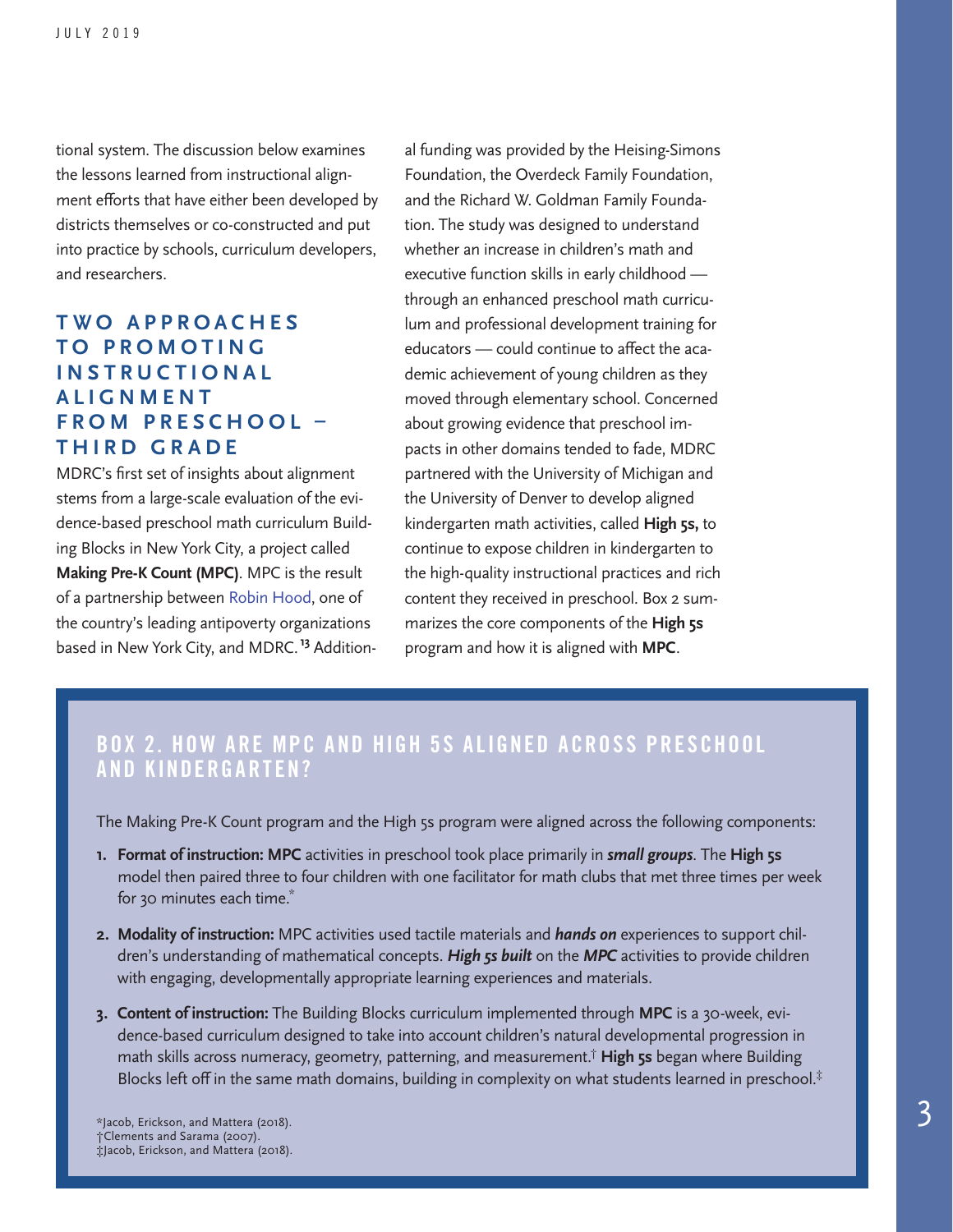<span id="page-3-0"></span>As illustrated in Figure 1, students assigned to receive the **High 5s** activities in kindergarten on top of their enhanced preschool math experience had stronger math skills at the end of kindergarten than students who had only received the enhanced preschool math curriculum. This effect was equivalent to 2.5 months of additional growth in math skills. The impact of **High 5s** in kindergarten in addition to **MPC** in preschool compared with typical preschool and kindergarten math practice, produced the same effect as closing over a quarter of the achievement gap between lower-income children and their higher-income peers. Findings demonstrate that high-quality, developmentallyappropriate instructional practices that are aligned and grow in complexity across years can make a meaningful difference for closing the achievement gap.**[14](#page-6-0)**

MDRC's **ExCEL P3** project — funded by Arnold Ventures and the Institute of Education Sciences — concurrently aims to understand the rollout of a model to align curriculum and

#### FIGURE 1. Impacts of MPC/High 5s in the Spring of the Kindergarten Year, Selected Outcomes



SOURCE: MDRC calculations based on the direct child assessments administered in spring 2016.

4

NOTES: Effect size is calculated by dividing the impact of the program (the difference between the means for the program group and the control group) by the standard deviation for the control group.

<sup>a</sup>The Making Pre-K Count (MPC) program group received Making Pre-K Count in pre-K. The pre-K-as-usual control group did not receive math enrichment. The effect size for the math attitudes outcome is statistically significantly at the p < .05 level. The other outcomes are not statistically significant.

<sup>b</sup>The MPC plus High 5s supplement group received Making Pre-K Count in pre-K and High 5s in kindergarten. The Making Pre-K Count group received only Making Pre-K Count in pre-K. Both groups consist of public school children only. The effect size for the REMA-K is statistically significant at the  $p < .05$  level. The Woodcock-Johnson Applied Problems and math attitudes outcomes are not statistically significant.

<sup>c</sup>The MPC plus High 5s supplement group received Making Pre-K Count in pre-K and High 5s in kindergarten. The pre-K-andkindergarten-as-usual control group did not receive math enrichment. Both groups consist of public school children only. The REMA-K outcome is statistically significant at the p < .01 level and the math attitudes outcome is statistically significant at the p < .10 level. The Woodcock-Johnson Applied Problems outcome is not statistically significant.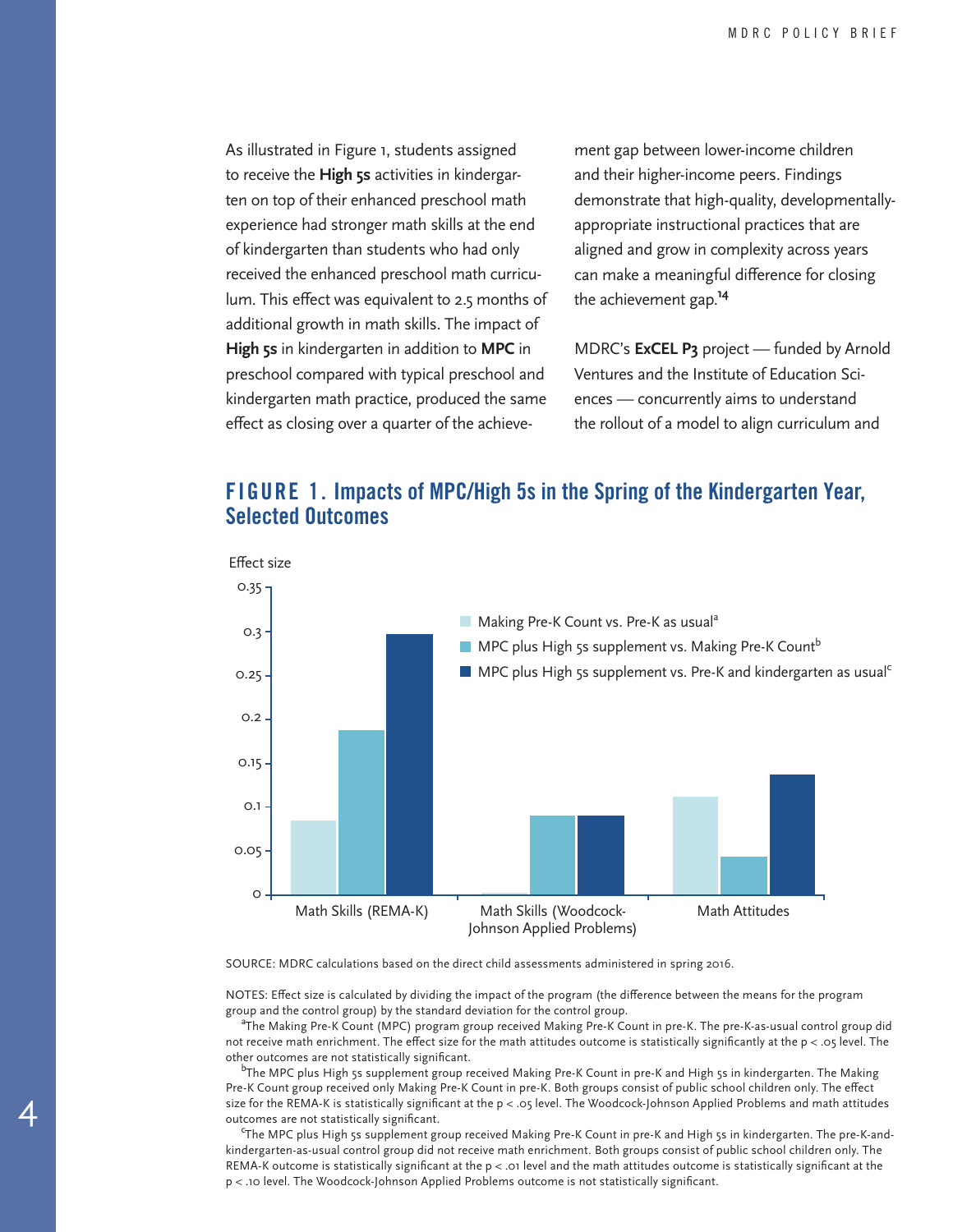<span id="page-4-0"></span>professional development from preschool to second grade that is being implemented in the Boston Public Schools. This approach — called *Focus on Early Learning* — was designed by the school district and adjusts the structure of the early elementary school grades so they more closely mirror child-directed preschool practices such as small groups, and play-based learning.**[15](#page-6-0)** Content builds in complexity across grades but follows a similar set of thematic units. Because the pre-K themes are reintroduced in the higher grades, the content can be expanded in depth and complexity. In this way, instructional alignment can allow for greater richness of content and cognitive demand in the higher grades. The district created *Focus on Early Learning* because they recognized that their well-known, strong prekindergarten program — found to have moderate to large effects on student skills was largely disconnected from children's experiences in kindergarten through second grade instruction; these grades did not effectively build upon the skills children were learning in early childhood classrooms, potentially reducing the long-term impact of early childhood programming.**[16](#page-6-0)**

MDRC and its partners are currently engaged in a number of study activities to describe the *Focus on Early Learning* model, determine the extent to which classrooms are implementing the model as designed, examine how the approach affects the continuity of children's learning across grades, and test whether *Focus on Early Learning* helps sustain the gains that children make in Boston Public School's prekindergarten program. Although MDRC is in the early stages of this work, findings from observations collected across prekindergarten and kindergarten do suggest that BPS's aligned approach may be improving the continuity in children's learning experiences. For example,

MDRC has found that, unlike in other locales, prekindergarten and kindergarten students in Boston are spending similar amounts of time in center-based instruction and small groups for math and literacy. Figure 2 shows the percentage of classrooms in the MDRC study with five core components from the *Focus on Early Learning* curriculum — Introduction to Centers, Centers, Read Aloud, Literacy Small Group, and the Math Block — and how rates of implementation were fairly similar in both prekindergarten and kindergarten. Importantly, teachers' adherence to the curriculum and quality of implementation has been registered as moderate to high in both preschool and kindergarten, with teachers in both grades implementing at least 70 percent of the content with fidelity.

#### **C A N A L I G N M E N T S U S T A I N P R E S C H O O L GAINS?**

There is much that is still unknown about the role of instructional alignment across preschool and elementary school. Primarily, there is a need for more rigorous evidence to demonstrate whether instructional alignment improves student outcomes and whether aligned approaches *reduce early achievement gaps* over time. The **MPC/High 5s** study is continuing to track children into third grade to examine whether this aligned math instruction approach continues to close the achievement gap in the long term. The **ExCEL P3** team is engaged in an experimental study examining the impacts of the *Focus on Early Learning* program on a diverse set of children's math and language skills in third grade. Efforts are also in place to conduct implementation and descriptive research on instructional alignment as the target cohort of children in the MDRC study move into third grade in the 2020 — 2021 academic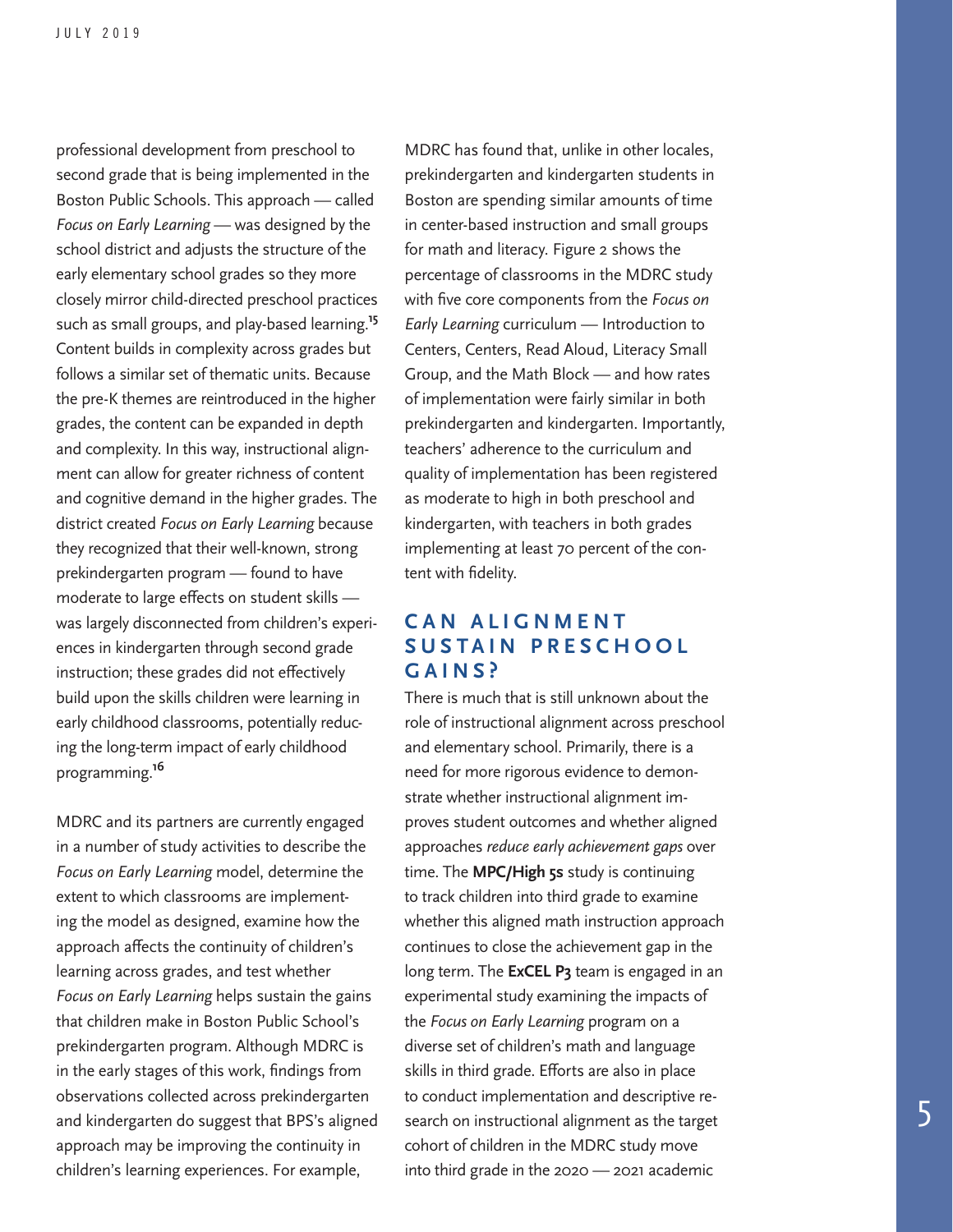

#### FIGURE 2. Focus on Early Learning Components Observed

SOURCE: Live observations of BPS pre-K and kindergarten classrooms conducted in winter 2017 and 2018, respectively. Observations were collected by BPS instructional coaches.

NOTE: Sample size is 41 pre-K classrooms and 102 kindergarten classrooms.

year. MDRC will begin to release results from the impact analysis in 2023.

Once it is clear what constitutes effective approaches to aligned instruction, the challenge will be to learn more about how these practices can be sustained *at-scale*. For example, the **High 5s** math curriculum pulls students out of their regular classroom activities. There is a need to build an approach to integrate instructional alignment into existing practices in a sustainable way. As such, MDRC and the University of Michigan are collaborating with a midwestern school district to design a new version of the **High 5s** model that fits into the typical day. The team is working with teachers to collect feedback about the activities and materials, logistical constraints, and children's responses to the activities, after which MDRC will conduct a pilot study of implementation in two localities.

Finally, it is important to ensure that approaches to aligning instruction can be successful across a diverse set of school structures, staff,

and student populations. To date, the **ExCEL P3** study has examined fidelity of implementation to the *Focus on Early Learning* model across a range of schools that are representative of the broader Boston Public School district. As part of this work, MDRC will leverage natural variation in teachers' fidelity of implementation to understand how the model differs by school and student characteristics and how fidelity relates to program impacts. Even so, our work on **ExCEL P3** and **High 5s** can only be generalized to two school districts. As such, MDRC and the University of Michigan are also planning to recruit additional schools in two or more different localities to further test the effects of the adapted **High 5s** model on children's outcomes. The evaluation will expand program implementation to a larger set of schools and a broader range of districts.

#### **IMPLICATIONS OF MDRC'S WORK**

There are continued pressures on districts to implement strong early childhood programs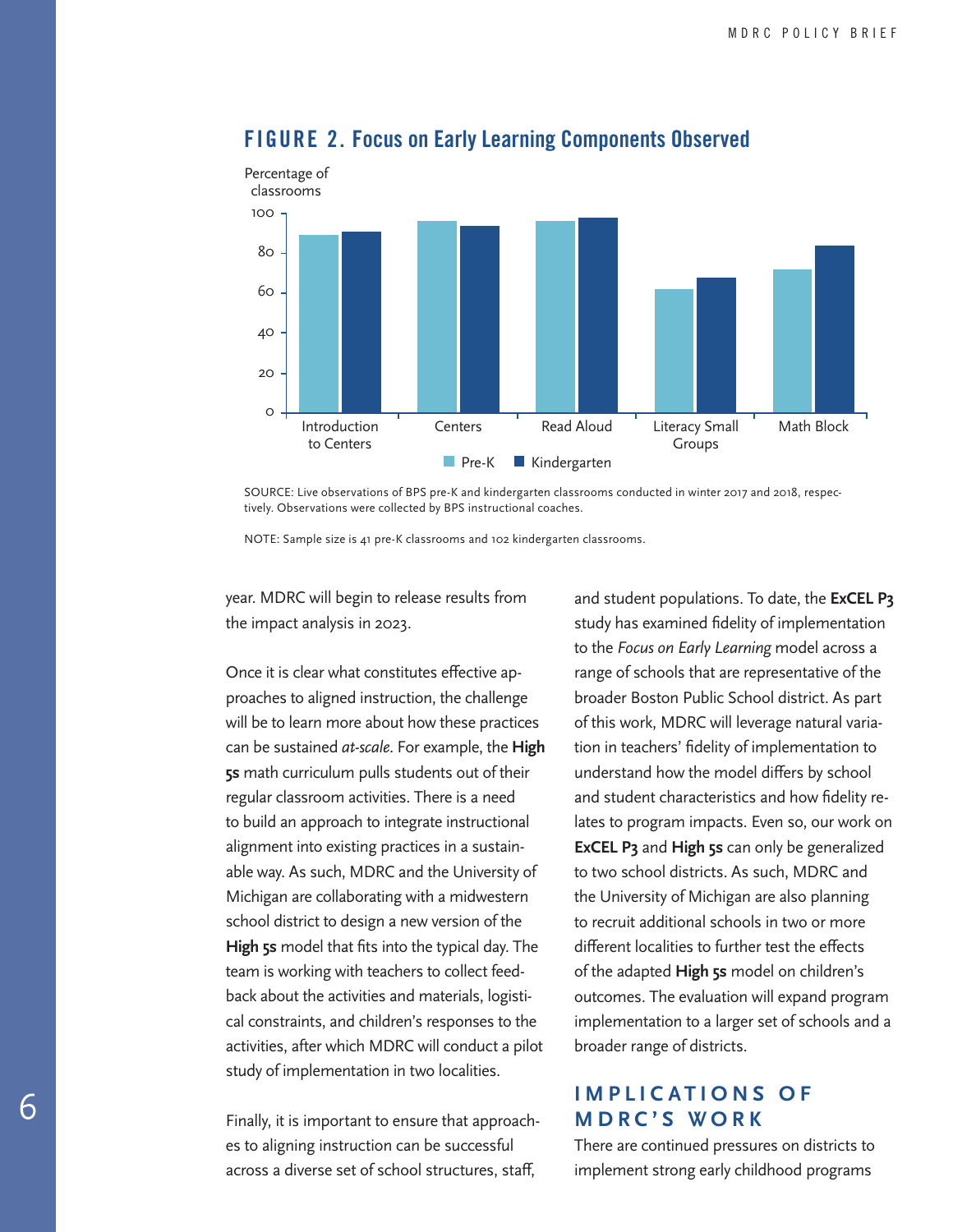<span id="page-6-0"></span>that can support students' academic develop ment across the transition from preschool to elementary school and prepare children to read at level by third grade. During this unprecedented period of growth in the availability of preschool, coupled with increased atten tion to instructional alignment as a promising strategy to reduce the fadeout of preschool gains, districts that test their new instructional approaches with rigorous impact research will not only make progress towards their goals but will build knowledge that can inform the work of other districts. MDRC's work in this area responds to this policy need and will continue to build experimental and descriptive evidence on alignment in the coming decade.

#### **ENDNOTES**

[1](#page-0-0) Stipek et al. (2017).

[2](#page-0-0) For example, the U.S. Department of Education's Preschool Development Grant Program recently began including "alignment within a birth through third grade continuum" as one of its seven priorities for awarding grants (USDOE, 2018).

[3](#page-0-0) Reardon and Portilla (2016); von Hippel, Workman, and Downey (2018).

[4](#page-0-0) Heckman, Pinto, and Savelyev (2013); Yoshikawa et al. (2013).

[5](#page-0-0) Claessens, and Curran (2014); Lipsey, Farran, and Durkin (2018).

[6](#page-1-0) Polikoff, (2012).

[7](#page-1-0) Kauerz (2010).

[8](#page-1-0) Abry, Latham, Bassok, and LoCasale-Crouch (2015).

[9](#page-1-0) Engel, Claessens, and Finch (2013)

[10](#page-1-0) Farran et al. (2017).

[11](#page-1-0) Burns (2018).

[12](#page-1-0) Jacob, Erickson, and Mattera (2018).

[13](#page-2-0) Clements and Sarama (2007).

[14](#page-3-0) Mattera, Jacob, and Morris (2018).

[15](#page-4-0) Boston Public Schools (2019).

[16](#page-4-0) Weiland and Yoshikawa (2013).

#### **REFERENCES**

Abry, Tashia, Scott Latham, Daphna Bassok, and Jennifer LoCasale-Crouch. 2015. "Preschool and kindergarten teachers' beliefs about early school competencies: Misalignment in kindergarten adjustment." *Early Childhood Research Quarterly* 31, 78-88.

Boston Public Schools. 2019. "Early Childhood Edu cation." Website: https://www.bostonpublicschools. org/earlychildhood.

Burns, Robert B. 2018. "How time is used in elementary schools: The activity structure of classrooms." Pages 91- 127 in Lorin Anderson (ed.), *Time and School Learning*. London: Routledge.

Claessens, Amy, Mimi Engel, and F. Chris Curran. 2014. "Academic content, student learning, and the persistence of preschool effects." *American Educational Research Journal* 51, 2: 403-434.

Clements, Douglas H., and Julie Sarama. 2007. "Effects of a preschool mathematics curriculum: Summative research on the Building Blocks project." *Journal for Research in Mathematics Education* 38, 2: 136-163.

Engel, Mimi, Amy Claessens, and Maida A. Finch. 2013. "Teaching students what they already know? The (mis) alignment between mathematics instructional content and student knowledge in kindergarten." *Educational Evaluation and Policy Analysis* 35, 2: 157-178.

Farran, Dale C., Deanna Meador, Caroline Christopher, Kimberly T. Nesbitt, and Laura E. Bilbrey. 2017. "Data driven improvement in prekindergarten classrooms: Report from a partnership in an urban district." *Child Development* 88, 5: 1466-1479.

Heckman, James, Rodrigo Pinto, and Peter Savelyev. 2013. "Understanding the mechanisms through which an influential early childhood program boosted adult outcomes." *American Economic Review* 103, 6: 2052- 2086.

Jacob, Robin, Anna Erickson, and Shira K. Mattera. 2018. *Launching Kindergarten Math Clubs: The Implementation of High 5s in New York City*. New York: MDRC.

Kauerz, Kristie. 2010. *PreK-3rd: Putting Full-Day Kindergarten in the Middle*. PreK-3rd Policy Action Brief, No. Four. New York: Foundation for Child Development.

Lipsey, Mark W., Dale C. Farran, and Kelley Durkin. 2018. "Effects of the Tennessee Prekindergarten Program on children's achievement and behavior through third grade." *Early Childhood Research Quarterly* 45, 155-176.

Mattera, Shira K., Robin Jacob, and Pamela Morris. 2018. *Strengthening Children's Math Skills with Enhanced Instruction: The Impacts of Making Pre-K Count and High 5s on Kindergarten Outcomes*. New York: MDRC.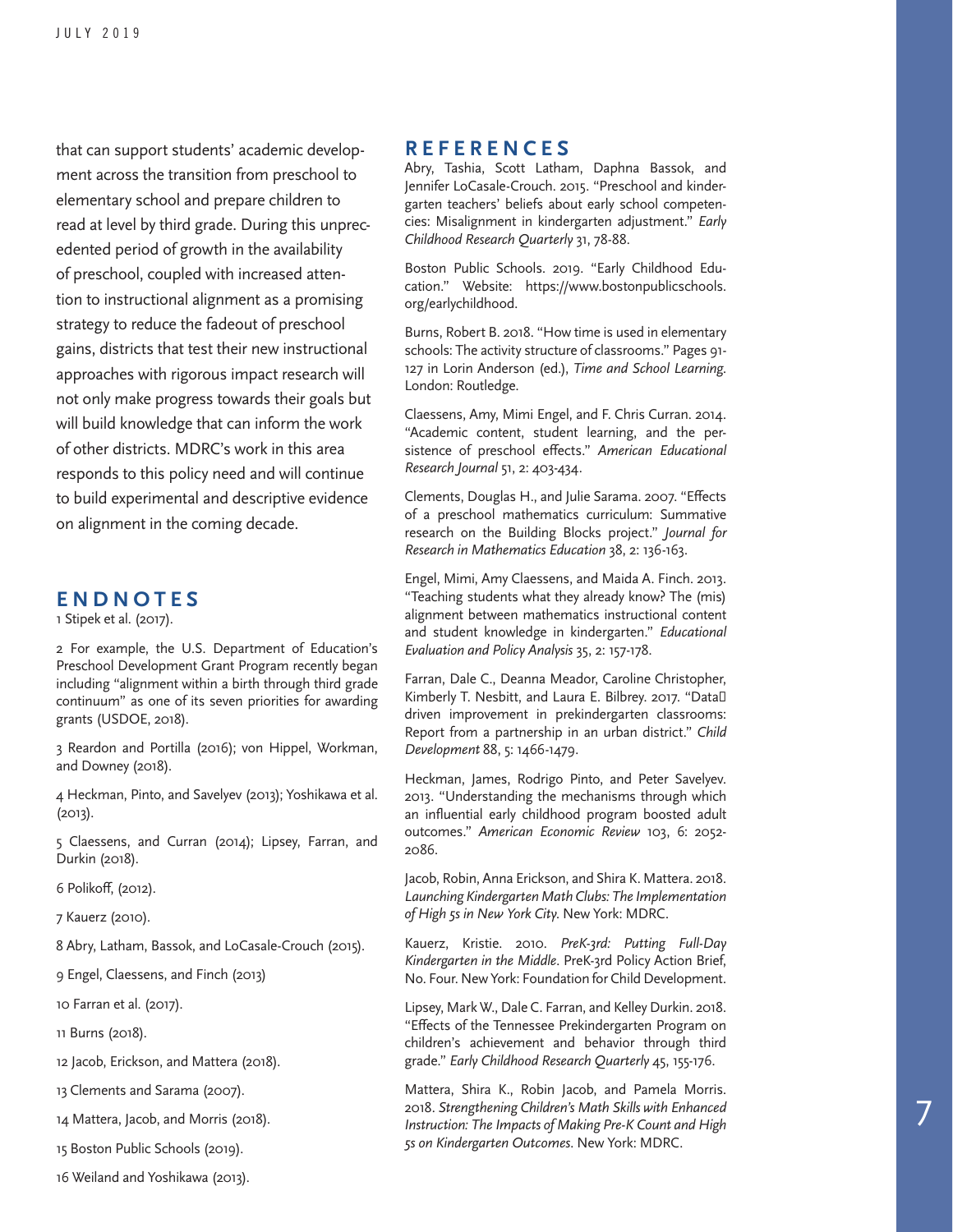Polikoff, Morgan S. 2012. "Instructional alignment under no child left behind." *American Journal of Education* 118, 3: 341-368.

Reardon, Sean F., and Ximena A. Portilla. 2016. "Recent trends in income, racial, and ethnic school readiness gaps at kindergarten entry." *AERA Open* 2, 3: 1-18.

Stipek, Deborah, Doug Clements, Cynthia Coburn, Megan Franke, and Dale Farran. 2017. "PK-3: What does it mean for instruction?" *Social Policy Report* 30, 2.

United States Department of Education. 2018. "Preschool Development Grants: Expansion Grants." Website: [https://www.federalregister.gov/documents/](https://www.federalregister.gov/documents/2014/08/18/2014-19427/applications-for-new-awards-preschool-development-grants-expansion-grants) [2014/08/18/2014-19427/applications-for-new-awards](https://www.federalregister.gov/documents/2014/08/18/2014-19427/applications-for-new-awards-preschool-development-grants-expansion-grants) [-preschool-development-grants-expansion-grants.](https://www.federalregister.gov/documents/2014/08/18/2014-19427/applications-for-new-awards-preschool-development-grants-expansion-grants)

von Hippel, Paul T., Joseph Workman, and Douglas B. Downey. 2018. "Inequality in reading and math skills forms mainly before kindergarten: A replication, and partial correction, of 'Are Schools the Great Equalizer?'" *Sociology of Education* 91, 4: 323-357.

Weiland, Christina, and Hirokazu Yoshikawa. 2013. "Impacts of a prekindergarten program on children's mathematics, language, literacy, executive function, and emotional skills." *Child Development* 84, 6: 2112-2130.

Yoshikawa, Hirokazu, Christina Weiland, Jeanne Brooks-Gunn, Margaret R. Burchinal, Linda M. Espinosa, William T. Gormley, Jens Ludwig, Katherine A. Magnuson, Deborah Phillips, and Martha J. Zaslow. 2013. *Investing in Our Future: The Evidence Base on Preschool Education*. New York: Foundation for Child Development.

#### **ACKNOWLEDGMENTS**

The writing of this brief would not have been possible without a number of MDRC research staff, including Desiree Alderson, Ilana Blum, Rama Hagos, Sharon Huang, Virginia Knox, Michelle Maier, Lyndsay McDonough, Jocelyn Page, Mirjana Pralica, Amena Sengal, Marissa Strassberger, Marie-Andree Somers, Samantha Steimle, Kelly Terlizzi, and Rebecca Unterman. Anaga Dalal edited the text. Carolyn Thomas prepared the brief for publication. The work reflected in the brief has also benefited enormously from our relationships with research partners from other institutions, including Robin Jacob, Christina Weiland, Amanda Ketner, Lillie Moffett, Paola Guerrero Rosada, Anna Erickson, and Kristi Hanby from the University of Michigan, Pamela Morris from New York University, and Doug Clements and Julia Sarama from the University of Denver. We are grateful to Catherine Snow, Sibyl Holland, and a large team of data collection staff from the Harvard Graduate School of Education and our research partners at RTI International, including Jean Lennon, Jennifer Keeney, Joe Simpson, and the many dedicated data collectors.

We would like to thank Jason Sachs, Brian Gold, and the instructional coaches from the Boston Public Schools Department of Early Childhood, as well as Katherine Baldwin, Josh Thomases, and the coaches and facilitators at Bank Street College and the current and former leadership at the New York City Department of Education's Division of Early Childhood Education and the Division of Child Care and Head Start at the Administration for Children's Services. Finally, the work highlighted in this brief could not have been possible without the generous cooperation of the many children, families, teaches, and administrators who participated in the studies.

This brief was made possible by a partnership between [Robin](https://www.robinhood.org/)  [Hood,](https://www.robinhood.org/) one of the country's leading antipoverty organizations based in New York City, and MDRC. Additional funding was

provided by the Heising-Simons Foundation, the Overdeck Family Foundation, and the Richard W. Goldman Family Foundation.

Dissemination of MDRC publications is supported by the following funders that help finance MDRC's public policy outreach and expanding efforts to communicate the results and implications of our work to policymakers, practitioners, and others: The Annie E. Casey Foundation, Arnold Ventures, Charles and Lynn Schusterman Family Foundation, The Edna McConnell Clark Foundation, Ford Foundation, The George Gund Foundation, Daniel and Corinne Goldman, The Harry and Jeanette Weinberg Foundation, Inc., The JPB Foundation, The Joyce Foundation, The Kresge Foundation, Sandler Foundation, and The Starr Foundation.

In addition, earnings from the MDRC Endowment help sustain our dissemination efforts. Contributors to the MDRC Endowment include Alcoa Foundation, The Ambrose Monell Foundation, Anheuser-Busch Foundation, Bristol-Myers Squibb Foundation, Charles Stewart Mott Foundation, Ford Foundation, The George Gund Foundation, The Grable Foundation, The Lizabeth and Frank Newman Charitable Foundation, The New York Times Company Foundation, Jan Nicholson, Paul H. O'Neill Charitable Foundation, John S. Reed, Sandler Foundation, and The Stupski Family Fund, as well as other individual contributors.

The findings and conclusions in this report do not necessarily represent the official positions or policies of the funders.

For information about MDRC and copies of our publications, see our website: www.mdrc.org.

Copyright © 2019 by MDRC®. All rights reserved.